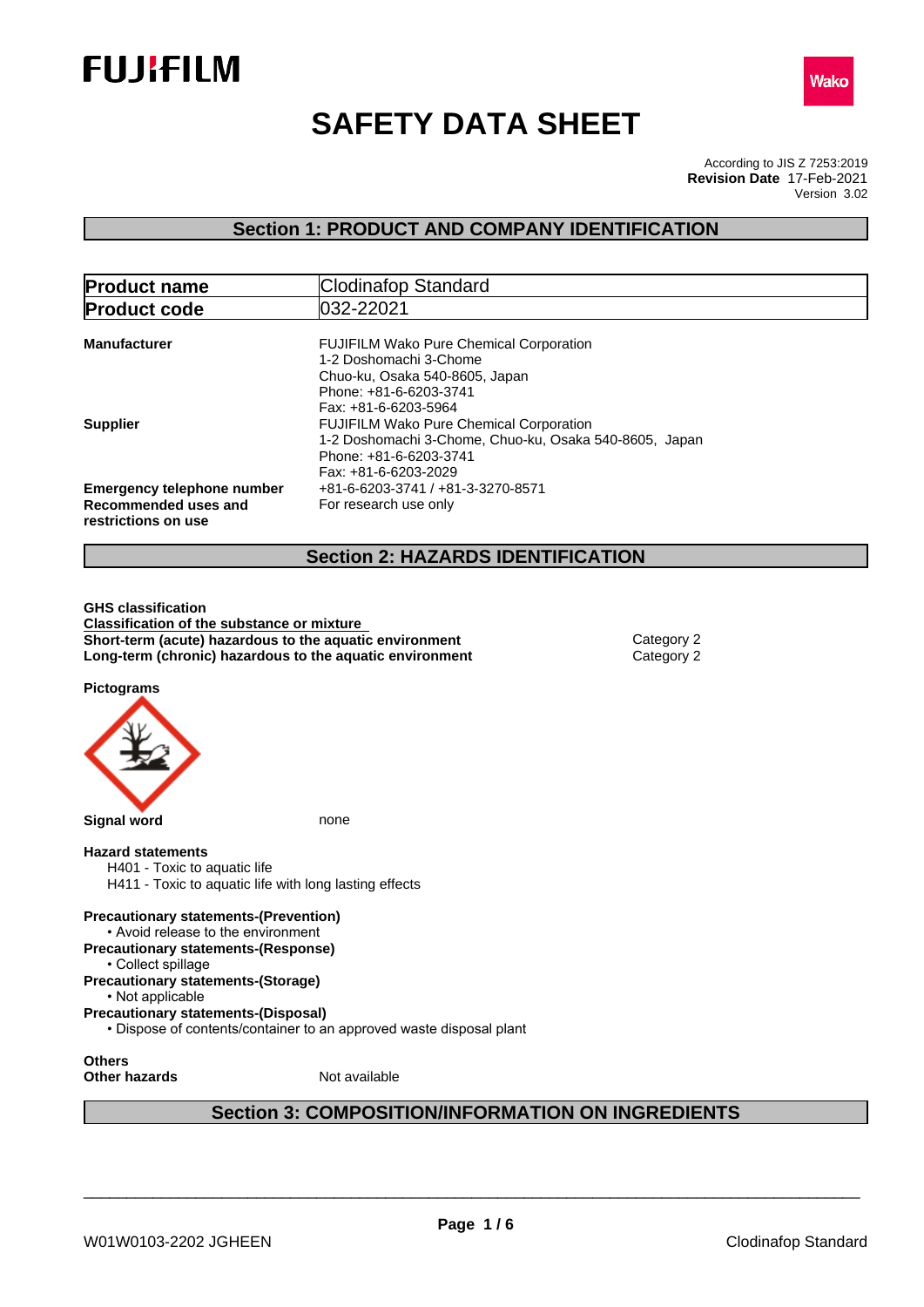#### **Single Substance or Mixture** Substance

**Formula** C14H11ClFNO4

| . .<br>Name<br>Chemical  | Weiaht-% | <b>Molecular weight</b> | <b>ENCS</b> | <b>ISHL No.</b> | <b>RN</b><br>$\ddot{\phantom{1}}$<br>۰Λ۰<br>∼ |
|--------------------------|----------|-------------------------|-------------|-----------------|-----------------------------------------------|
| $\sqrt{2}$<br>Clodinafop | 98.C     | 1.69<br>244             | N/          | NI/<br>N/       | $ \sim$<br>nh.<br>ت 1<br>ູນບ<br>17 J          |

**Impurities and/or Additives**: Not applicable

## **Section 4: FIRST AID MEASURES**

## **Inhalation**

Remove to fresh air. If symptoms persist, call a physician.

#### **Skin contact**

Wash off immediately with soap and plenty of water. If symptoms persist, calla physician.

#### **Eye contact**

IF IN EYES: Rinse cautiously with water for several minutes. Remove contact lenses, if present and easy to do. Continue rinsing. Immediate medical attention is required.

#### **Ingestion**

Rinse mouth. Never give anything by mouth to an unconscious person. Call a physician or poison control center immediately. Do not induce vomiting without medical advice.

#### **Protection of first-aiders**

Use personal protective equipment as required.

## **Section 5: FIRE FIGHTING MEASURES**

#### **Suitable extinguishing media**

Water spray (fog), Carbon dioxide (CO2), Foam, Extinguishing powder, Sand

**Unsuitable extinguishing media**

No information available

#### **Specific hazards arising from the chemical product**

Thermal decomposition can lead to release of irritating and toxic gases and vapors.

**Special extinguishing method**

## No information available

## **Special protective actions for**

## **fire-fighters**

Use personal protective equipment as required.Firefighters should wear self-contained breathing apparatus and full firefighting turnout gear.

## **Section 6: ACCIDENTAL RELEASE MEASURES**

#### **Personal precautions, protective equipment and emergency procedures**

For indoor, provide adequate ventilation process until the end of working. Deny unnecessary entry other than the people involved by, for example, using a rope. While working, wear appropriate protective equipments to avoid adhering it on skin, or inhaling the gas. Work from windward, and retract the people downwind.

#### **Environmental precautions**

To be careful not discharged to the environment without being properly handled waste water contaminated.

## **Methods and materials for contaminent and methods and materials for cleaning up**

Sweep up and gather scattered particles, and collect it in an empty airtight container.

## **Recoverly, neutralization**

#### No information available

#### **Secondary disaster prevention measures**

Clean contaminated objects and areas thoroughly observing environmental regulations.

## **Section 7: HANDLING AND STORAGE**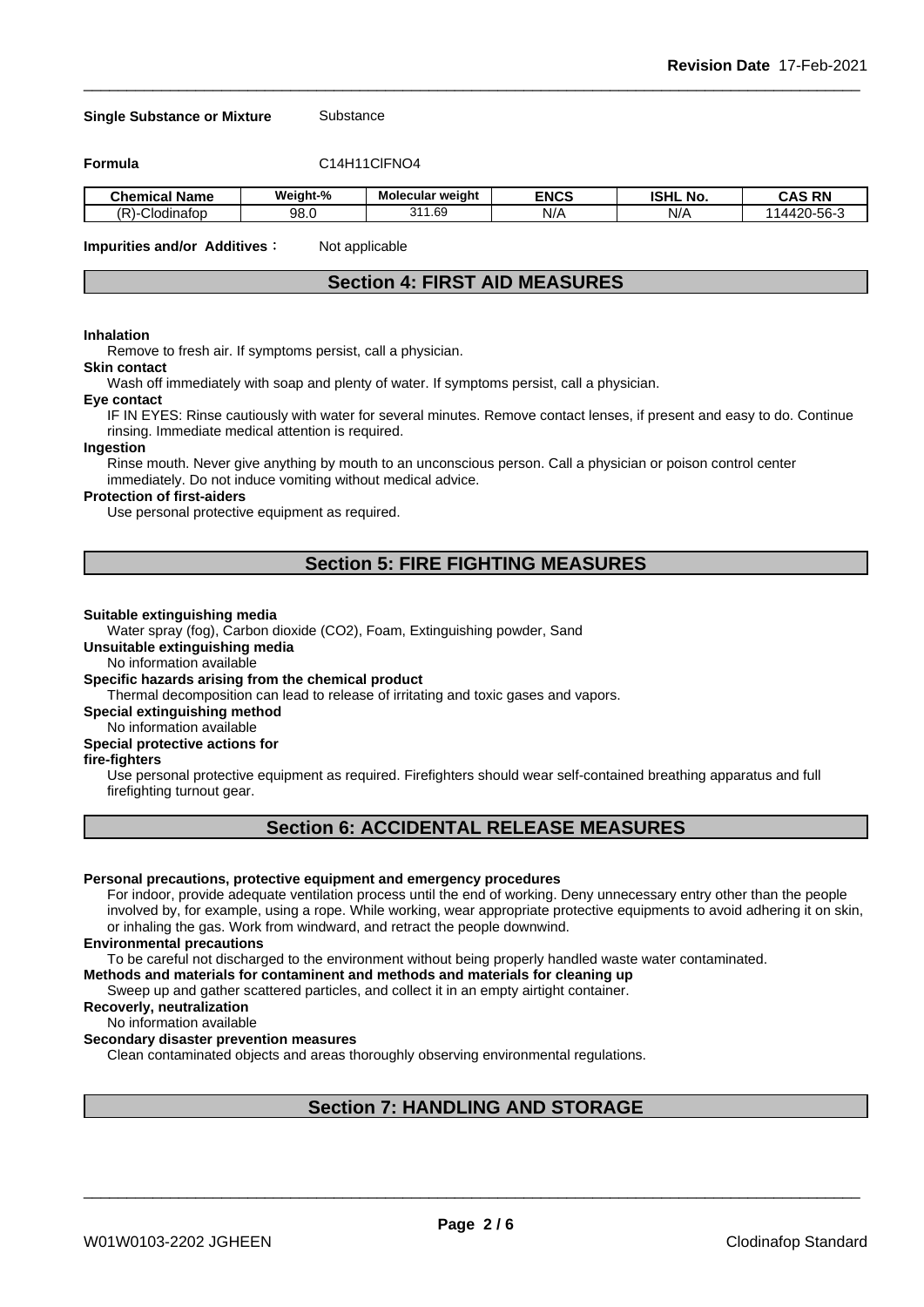## **Handling**

## **Technical measures**

Avoid contact with strong oxidizing agents. Use with local exhaust ventilation.

## **Precautions**

Do not rough handling containers, such as upsetting, falling, giving a shock, and dragging. Prevent leakage, overflow, and scattering. Not to generate steam and dust in vain. Seal the container after use. After handling, wash hands and face, and then gargle. In places other than those specified, should not be smoking or eating and drinking. Should not be brought contaminated protective equipment and gloves to rest stops. Deny unnecessary entry of non-emergency personnel to the handling area.

## **Safety handling precautions**

Avoid contact with skin, eyes or clothing. Use personal protective equipment as required.

| <b>Storage</b>            |                                                                                    |
|---------------------------|------------------------------------------------------------------------------------|
| Safe storage conditions   |                                                                                    |
| <b>Storage conditions</b> | Keep container protect from light tightly closed. Store in a cool (2-10 °C) place. |
| Safe packaging material   | Glass                                                                              |
| Incompatible substances   | Strong oxidizing agents                                                            |
|                           |                                                                                    |

## **Section 8: EXPOSURE CONTROLS/PERSONAL PROTECTION**

## **Engineering controls**

In case of indoor workplace, seal the source or use a local exhaust system. Provide the safety shower facility, and handand eye-wash facility. And display their position clearly.

**Exposure limits** This product, as supplied, does not contain any hazardous materials with occupational exposure limits established by the region specific regulatory bodies.

#### **Personal protective equipment**<br>**Respiratory protection** Dust mask **Respiratory** protection

**Hand protection** Protection gloves **Eye protection Eye protective** eyeglasses or chemical safety goggles **Skinandbody protection** Long-sleeved work clothes

**General hygiene considerations**

Handle in accordance with good industrial hygiene and safety practice.

## **Section 9: PHYSICAL AND CHEMICAL PROPERTIES**

#### **Form**

| Color                                                  | White - slight brown                                         |
|--------------------------------------------------------|--------------------------------------------------------------|
| Appearance                                             | crystals - crystalline powder or mass                        |
| Odor                                                   | No data available                                            |
| Melting point/freezing point                           | 100 °C                                                       |
| Boiling point, initial boiling point and boiling range | No data available                                            |
| <b>Flammability</b>                                    | No data available                                            |
| <b>Evaporation rate:</b>                               | No data available                                            |
| Flammability (solid, gas):                             | No data available                                            |
| Upper/lower flammability or                            |                                                              |
| explosive limits                                       |                                                              |
| Upper:                                                 | No data available                                            |
| Lower:                                                 | No data available                                            |
| <b>Flash point</b>                                     | No data available                                            |
| Auto-ignition temperature:                             | No data available                                            |
| Decomposition temperature:                             | No data available                                            |
| рH                                                     | No data available                                            |
| Viscosity (coefficient of viscosity)                   | No data available                                            |
| <b>Dynamic viscosity</b>                               | No data available                                            |
| <b>Solubilities</b>                                    | ethanol, acetone: soluble . water: practically insoluble, or |
|                                                        | insoluble.                                                   |
| n-Octanol/water partition coefficient: (log Pow)       | $-0.44$                                                      |
| Vapour pressure                                        | No data available                                            |
| <b>Specific Gravity / Relative density</b>             | No data available                                            |
| Vapour density                                         | No data available                                            |
| <b>Particle characteristics</b>                        | No data available                                            |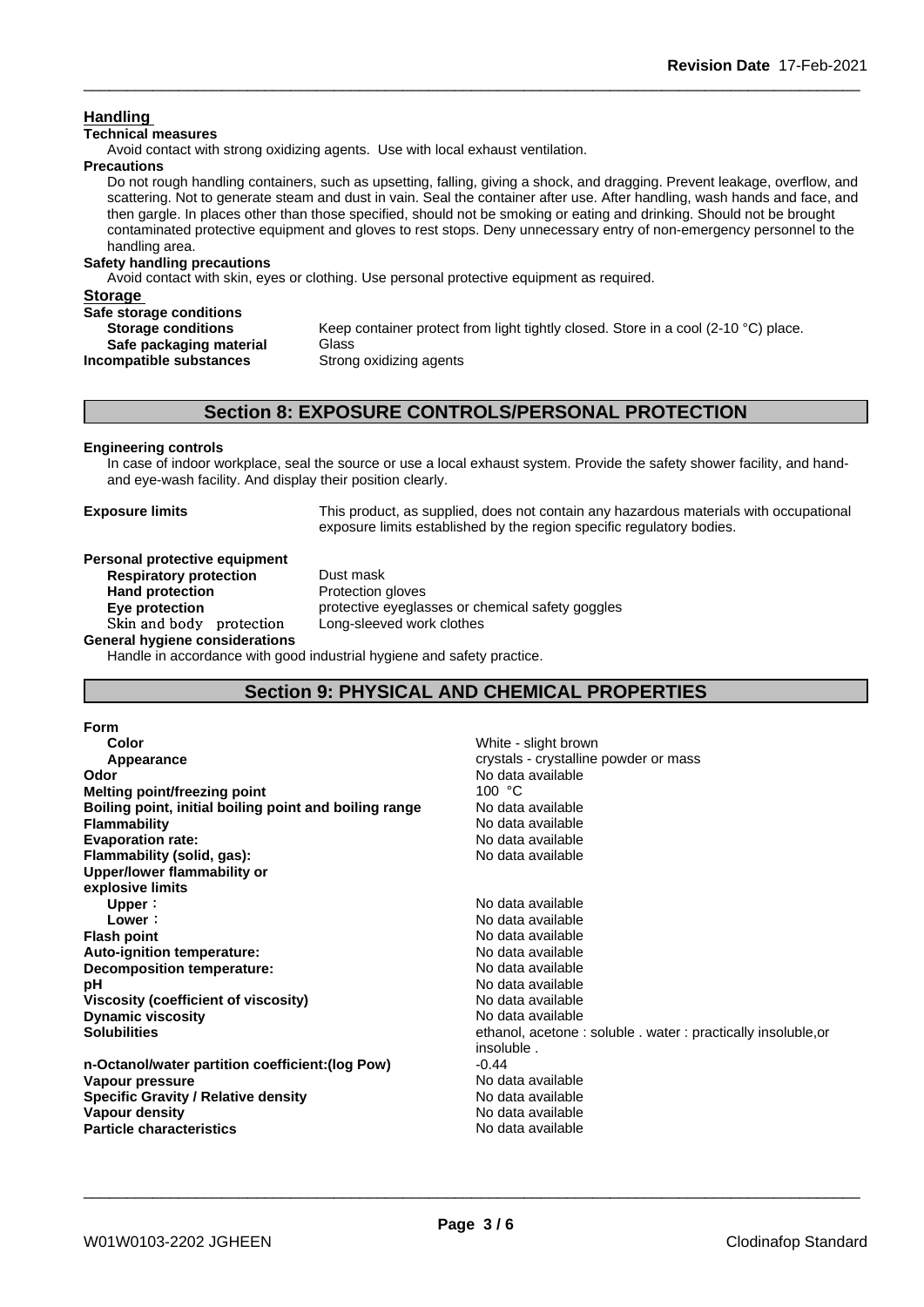## **Section 10: STABILITY AND REACTIVITY**

#### **Stability**

**Reactivity** No data available<br> **Chemical stability** May be altered by May be altered by light. **Hazardous reactions** None under normal processing **Conditions to avoid** Extremes of temperature and direct sunlight **Incompatible materials** Strong oxidizing agents **Hazardous decomposition products** Carbon monooxide (CO), Carbon dioxide (CO2), Nitrogen oxides (NOx), Halides

## **Section 11: TOXICOLOGICAL INFORMATION**

**Acute toxicity Acute toxicity Acute has available No data available** 

**Skin irritation/corrosion**<br> **Serious eve damage/ irritation**<br> **Serious eve damage/ irritation Serious eye damage/ irritation**<br> **Respiratory or skin sensitization**<br> **Respiratory or skin sensitization Respiratory or skin sensitization Reproductive cell mutagenicity** No data available **Carcinogenicity**

| <b>Chemical Name</b>          | <b>NTP</b>        | <b>IARC</b>       | <b>ACGIH</b> | <b>JSOH (Japan)</b> |
|-------------------------------|-------------------|-------------------|--------------|---------------------|
| $(R)$ -Clodinafop             |                   | Group 2B          |              |                     |
| 114420-56-3                   |                   |                   |              |                     |
| <b>Reproductive toxicity</b>  |                   | No data available |              |                     |
| <b>STOT-single exposure</b>   | No data available |                   |              |                     |
| <b>STOT-repeated exposure</b> |                   | No data available |              |                     |
| <b>Aspiration hazard</b>      |                   | No data available |              |                     |

## **Section 12: ECOLOGICAL INFORMATION**

## **Ecotoxicity**

| <b>Chemical Name</b> | Algae/aguatic plants | Fish                 | Crustacea             |
|----------------------|----------------------|----------------------|-----------------------|
| (R)-Clodinafop       | N/A                  | LC50: >76.0mg/L/96hr | $LC50: >10$ mg/L/48hr |
| Other data           | No data available    |                      |                       |

| Persistence and degradability    | No information available |  |
|----------------------------------|--------------------------|--|
| <b>Bioaccumulative potential</b> | No information available |  |
| <b>Mobility in soil</b>          | No information available |  |
| Hazard to the ozone layer        | No information available |  |

## **Section 13: DISPOSAL CONSIDERATIONS**

## **Waste from residues**

Disposal should be in accordance with applicable regional, national and local laws and regulations.

## **Contaminated container and contaminated packaging**

Disposal should be in accordance with applicable regional, national and local laws and regulations.

## **Section 14: TRANSPORT INFORMATION**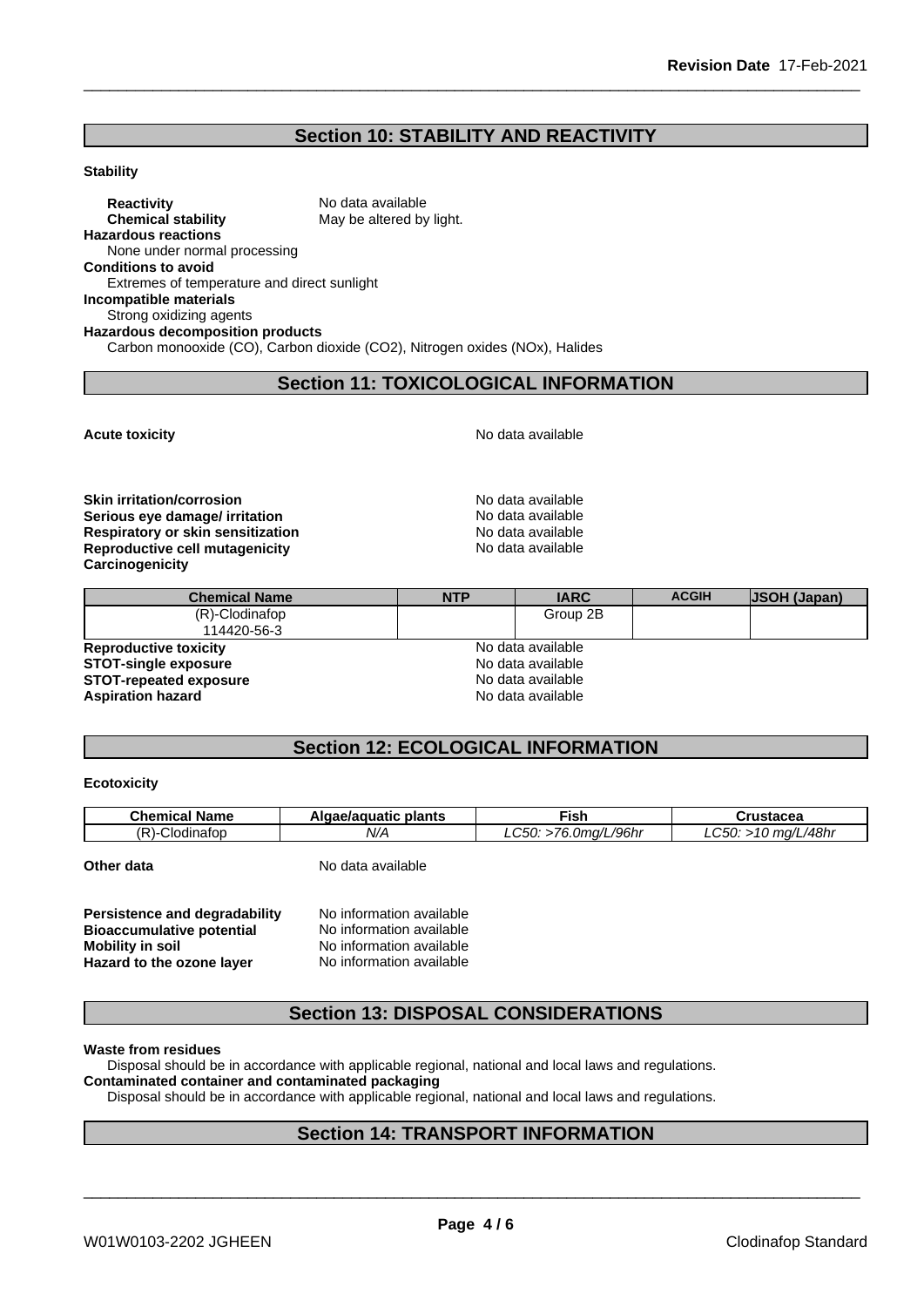| <b>ADR/RID</b>                                                 |                                                                     |
|----------------------------------------------------------------|---------------------------------------------------------------------|
| <b>UN number</b>                                               | UN3077                                                              |
| Proper shipping name:                                          | Environmentally hazardous substance, solid, n.o.s. ((R)-Clodinafop) |
| UN classfication                                               | 9                                                                   |
| <b>Subsidiary hazard class</b>                                 |                                                                     |
| <b>Packing group</b>                                           | Ш                                                                   |
| <b>Marine pollutant</b>                                        | Yes                                                                 |
| <b>IMDG</b>                                                    |                                                                     |
| <b>UN number</b>                                               | UN3077                                                              |
| Proper shipping name:                                          | Environmentally hazardous substance, solid, n.o.s. ((R)-Clodinafop) |
| UN classfication                                               | 9                                                                   |
| <b>Subsidiary hazard class</b>                                 |                                                                     |
| Packing group                                                  | Ш                                                                   |
| <b>Marine pollutant (Sea)</b>                                  | Yes                                                                 |
| <b>Transport in bulk according to</b> No information available |                                                                     |
| Annex II of MARPOL 73/78 and                                   |                                                                     |
| the IBC Code                                                   |                                                                     |
| <b>IATA</b>                                                    |                                                                     |
| UN number                                                      | <b>UN3077</b>                                                       |
| Proper shipping name:                                          | Environmentally hazardous substance, solid, n.o.s. ((R)-Clodinafop) |
| UN classfication                                               | 9                                                                   |
| <b>Subsidiary hazard class</b>                                 |                                                                     |
| Packing group                                                  | Ш                                                                   |
| <b>Environmentally Hazardous</b>                               | Yes                                                                 |
| <b>Substance</b>                                               |                                                                     |

## **Section 15: REGULATORY INFORMATION**

| International Inventories                              |                                                                                        |
|--------------------------------------------------------|----------------------------------------------------------------------------------------|
| <b>EINECS/ELINCS</b>                                   |                                                                                        |
| <b>TSCA</b>                                            |                                                                                        |
| Japanese regulations                                   |                                                                                        |
| <b>Fire Service Act</b>                                | Not applicable                                                                         |
| <b>Poisonous and Deleterious</b>                       | Not applicable                                                                         |
| <b>Substances Control Law</b>                          |                                                                                        |
| <b>Industrial Safety and Health Act Not applicable</b> |                                                                                        |
| <b>Regulations for the carriage</b>                    | Noxious Substances (Ordinance Art.3, Ministry of Transportation Ordinance Regarding    |
| and storage of dangerous                               | Transport by Ship and Storage, Attached Table 1)                                       |
| goods in ship                                          |                                                                                        |
| <b>Civil Aeronautics Law</b>                           | Misellaneous Dangerous Substances and Articles (Ordinance Art. 194, MITL Nortification |
|                                                        | for Air Transportation of Explosives etc., Attached Table 1)                           |
| <b>Pollutant Release and Transfer Not applicable</b>   |                                                                                        |
| <b>Register Law</b>                                    |                                                                                        |
| <b>Export Trade Control Order</b>                      | Not applicable                                                                         |
|                                                        | <b>Section 16: OTHER INFORMATION</b>                                                   |
|                                                        |                                                                                        |
| Key literature references and                          | NITE: National Institute of Technology and Evaluation (JAPAN)                          |
| sources for data etc.                                  | http://www.safe.nite.go.jp/japan/db.html                                               |
|                                                        |                                                                                        |

IATA dangerous Goods Regulations RTECS:Registry of Toxic Effects of Chemical Substances Japan Industrial Safety and Health Association GHS Model SDS Dictionary of Synthetic Oraganic Chemistry , SSOCJ, Koudansha Scientific Co.Ltd. Chemical Dictionary, Kyouritsu Publishing Co., Ltd. etc

## **Disclaimer**

This SDS is according to JIS Z 7253: 2019. The information provided in this Safety Data Sheet is correct to the best of our knowledge, information and belief at the date of its publication. The information given is designed only as a guidance for safe handling, and is not to be considered a warranty or quality specification. The information relates only to the specific material